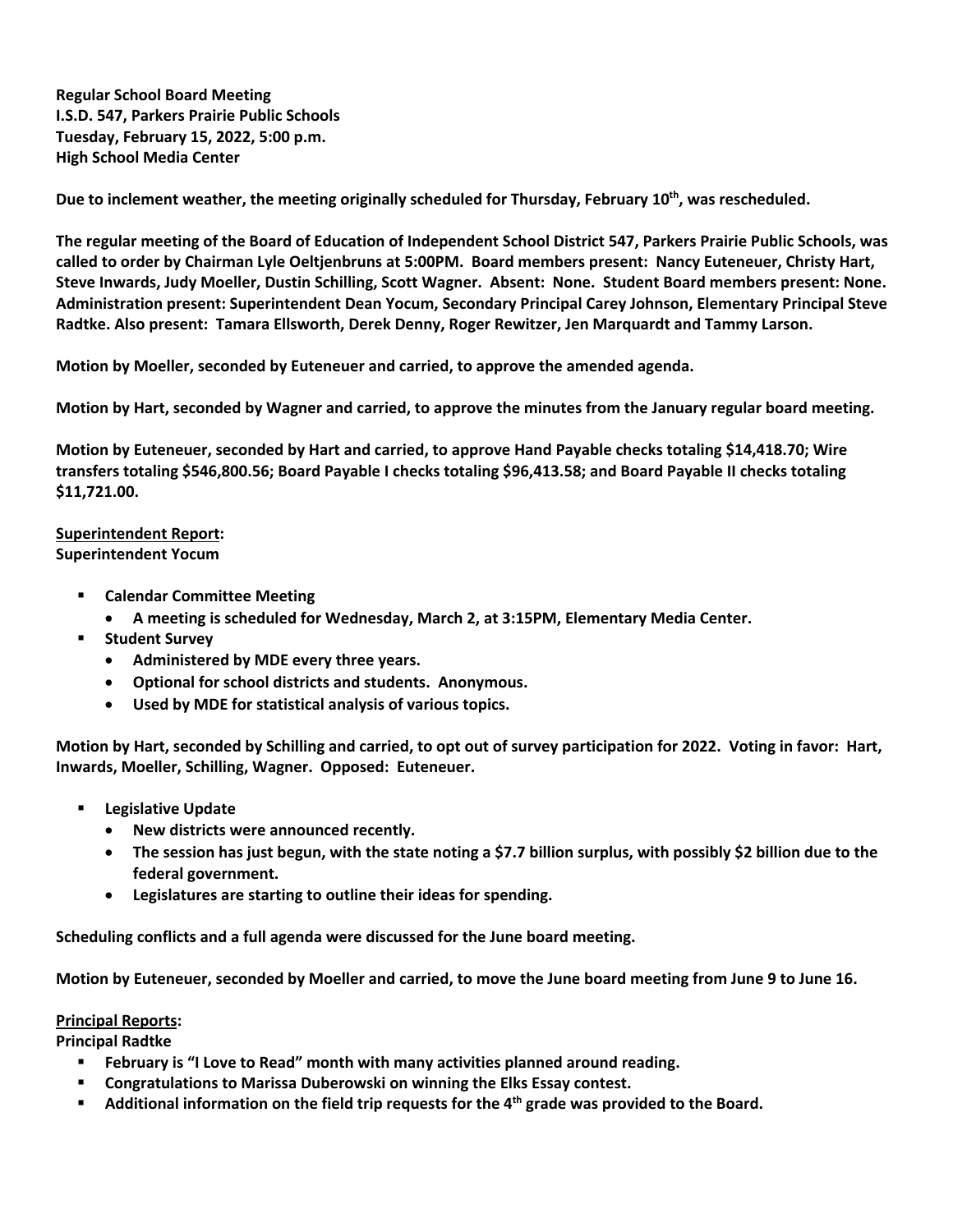**Motion by Euteneuer, seconded by Wagner and carried, to approve the field trips as presented at the January meeting.** 

**Principal Johnson**

- § **Mid-year reviews are in process. Individual meetings with staff members are being held.**
- § **Sno Daze was very successful, especially some of the new theme days. "Anything But A Backpack" and "Dress Your First Initial" days were very popular.**
- § **Marlene Schoeneck and her college biology class have started an Organic Recycling program at both schools for food waste.**

**Unfinished Business:**

- § **High School Gym Scoreboards**
	- **John Noga negotiated a \$9,617 reduction in the quote for a scoreboard from Daktronics.**

**Motion by Wagner, seconded by Euteneuer and carried, to purchase new scoreboards with stats panels from Daktronics at the quoted amount of \$39,038. Voting in favor: Euteneuer, Inwards, Moeller, Schilling, Wagner. Opposed: Hart.**

**Discussion on the design of donor boards that would be placed at the football field/tennis courts and baseball field.**

**New Business:**

• **A RESOLUTION TO ACCEPT DONATIONS as listed below was introduced by member Moeller, seconded by Wagner and passed unanimously. The complete resolution is on file with the District Office.** 

| From                               | For                             | Amount   |
|------------------------------------|---------------------------------|----------|
| <b>Leaf Valley Game &amp; Fish</b> | <b>Outdoor facility project</b> | \$20,000 |

**Motion by Euteneuer, seconded by Hart and carried, to approve School Board Committee assignments with noted revisions.**

**Motion by Inwards, seconded by Euteneuer and carried, to accept the resignation of Mike Brown as a custodian.**

**Motion by Inwards, seconded by Wagner and carried, to hire Gary Gilbertson as a custodian.**

**Motion by Wagner, seconded by Euteneuer and carried, to accept the resignation of Andrew Herder as an Assistant Football Coach.**

**Motion by Inwards, seconded by Schilling and carried, to accept the resignation of Joe Hewitt as a Junior High Track Coach.**

**Motion by Moeller, seconded by Wagner and carried, to accept the resignation of Andrew Steidl as a Junior High Baseball Coach.**

**Motion by Euteneuer, seconded by Inwards and carried, to hire Rebecca Fongemie as a part-time cook/dishwasher.**

**Member Moeller introduced, and member Hart seconded a RESOLUTION DIRECTING THE ADMINISTRATION TO MAKE RECOMMENDATIONS FOR POSSIBLE REDUCTIONS IN PROGRAMS AND POSITIONS. The resolution passed unanimously.**